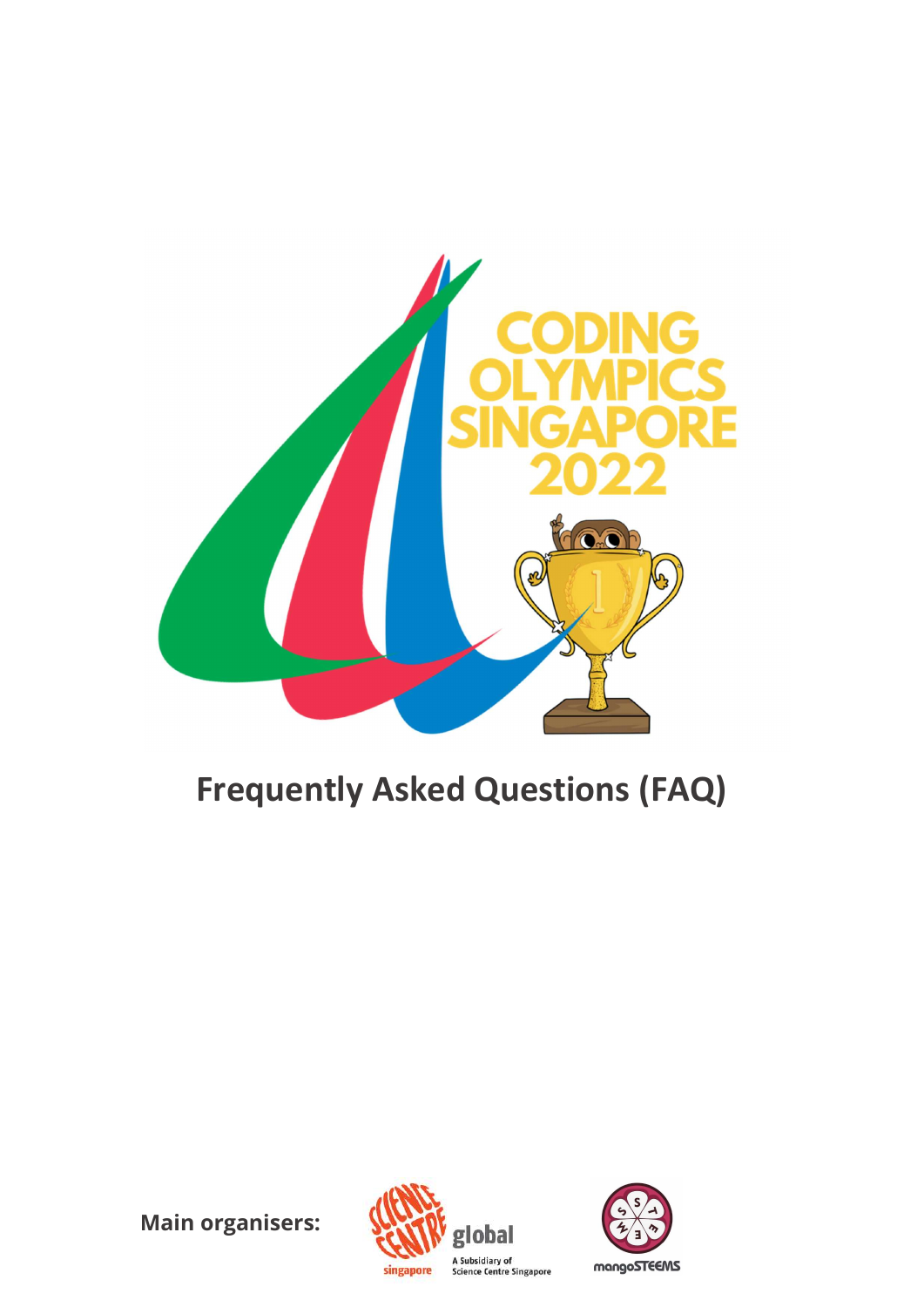#### Competition FAQs

#### 1. Who are the organisers of this competition?

This competition is jointly organised by Singapore Science Centre Global and mangoSTEEMS.

# 2. What are the categories of this competition

Competitive Category A - 9 to 10 yrs, P3 to P4 Competitive Category B - 11 to 12 yrs, P5 to P6 Non-Competitive Category C - 8 yrs, P2 ONLY

#### 3. Why have I not received any confirmation after registration?

You will receive 2 emails in total. There will be an email receipt upon successful payment sent to your email. Subsequently, a separate confirmation email will be sent later in the week after verification of participant information.

#### 4. Is there any experience needed to participate in the competition?

No coding experience required - need basic computer handling skill - a proper desktop / stable internet connection.

#### 5. What program language will be used in the competition?

Your kids will learn to write real-world coding language called CoffeeScript- it's a simplified version of JavaScript designed for early coders -> Students can move on to JavaScript / java easily after learning CoffeeScript.

#### 6. What kind of training will be given in the first 4 days of the competition?

The training will cover fundamentals of coding using CodeMonkey Coding Adventure Part I - Students will write codes and help a monkey catch bananas over 75 fun-filled challenges. Throughout the game, they will meet cute characters as they learn coding fundamentals of objects, loops, variables, array indexing and for loops. There are also personalized hints and tips included throughout the process.

\*Includes Skill Mode Part I – additional 75 challenges.

CODING CONCEPTS - Covering Sequencing, Objects, Loops, Variables, Array Indexing, For Loops

#### 7. Where will the training and competition be held?

Both training and competition will be held via Facebook Live and YouTube channel. Login access will be given at least 1-2 weeks prior actual event.

#### 8. Are there individual or group categories?

Main organisers: